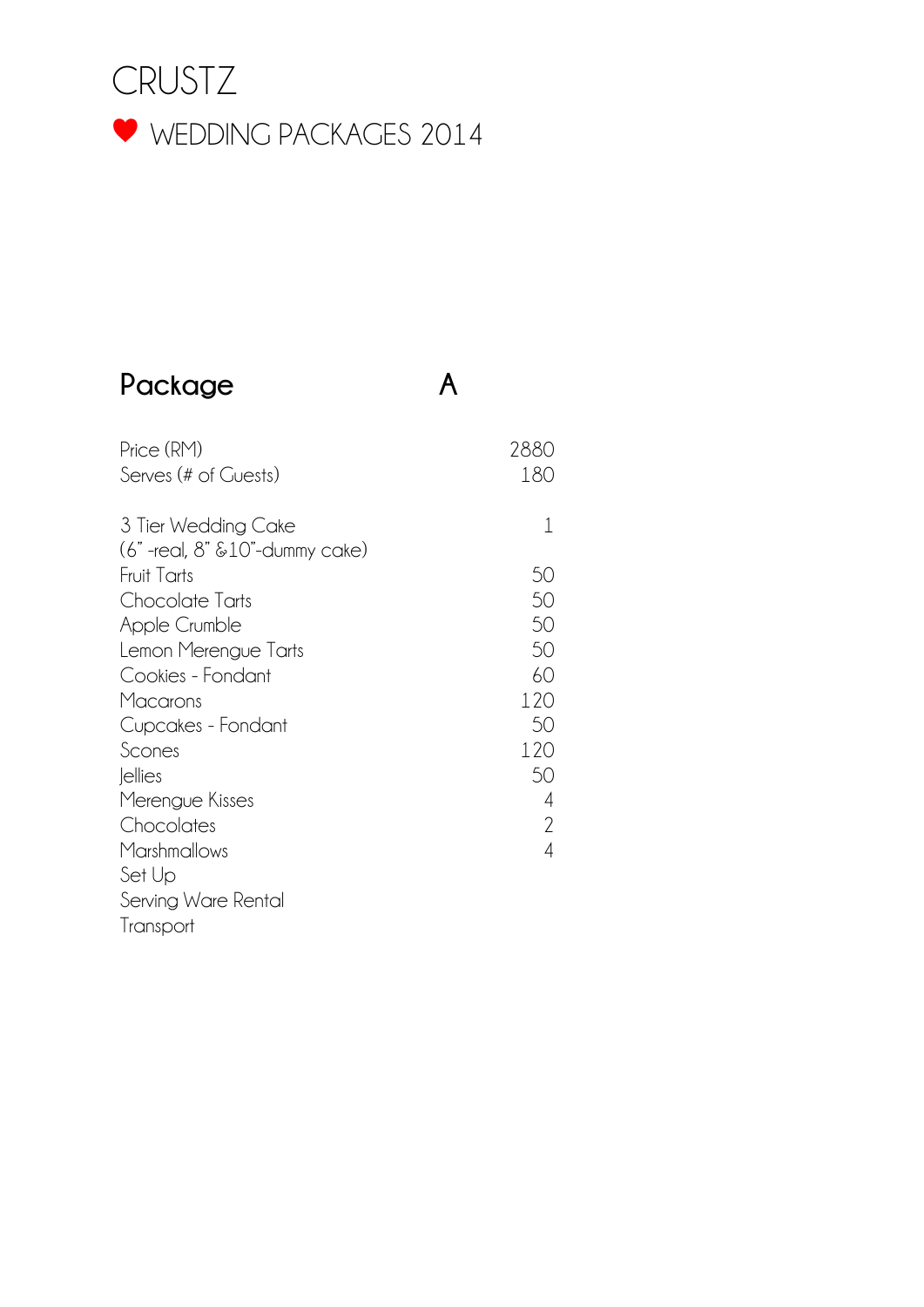

#### **Package B**

| Price (RM)<br>Serves (# of Guests)                            | 2380<br>120   |
|---------------------------------------------------------------|---------------|
| 3 Tier Wedding Cake<br>$(6"$ -real, $8"$ & $10"$ -dummy cake) |               |
| Fruit Tarts                                                   | 50            |
| Apple Crumble                                                 | 50            |
| Cookies - Fondant                                             | 50            |
| Macarons                                                      | 100           |
| Scones                                                        | 120           |
| Cupcakes-Fondant                                              | 50            |
| Chocolates                                                    | $\mathcal{P}$ |
| Merengue Kisses                                               | 4             |
| Marshmallows                                                  | 4             |
| Set Up                                                        |               |
| Serving Ware Rental                                           |               |
| Transport                                                     |               |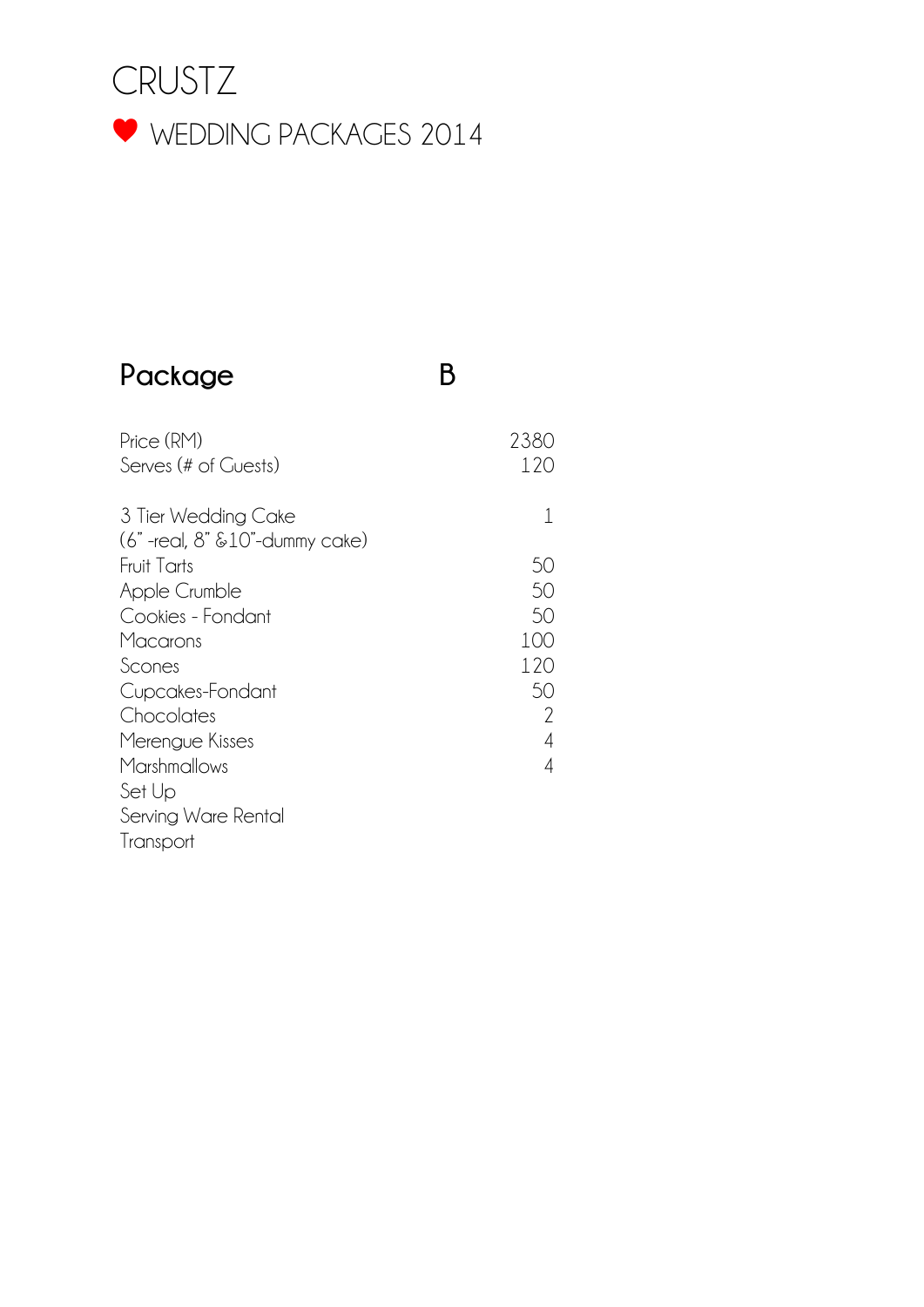

## **Package C**

| Price (RM)<br>Serves (# of Guests)                                                                                                                                                                                                                           | 2080<br>100                                                         |
|--------------------------------------------------------------------------------------------------------------------------------------------------------------------------------------------------------------------------------------------------------------|---------------------------------------------------------------------|
| Fruit Tarts<br>Chocolate Tarts<br>Apple Crumble<br>Lemon Merengue Tarts<br>Cookies - Fondant<br>Macarons<br>Cupcakes-Fondant<br>Scones<br>Cream Puffs<br>Merengue Kisses<br>Chocolates<br>Marshmallows<br>Set Up<br>Serving Ware Rental<br><i>I</i> ransport | 50<br>50<br>50<br>50<br>60<br>120<br>60<br>100<br>80<br>4<br>2<br>4 |
|                                                                                                                                                                                                                                                              |                                                                     |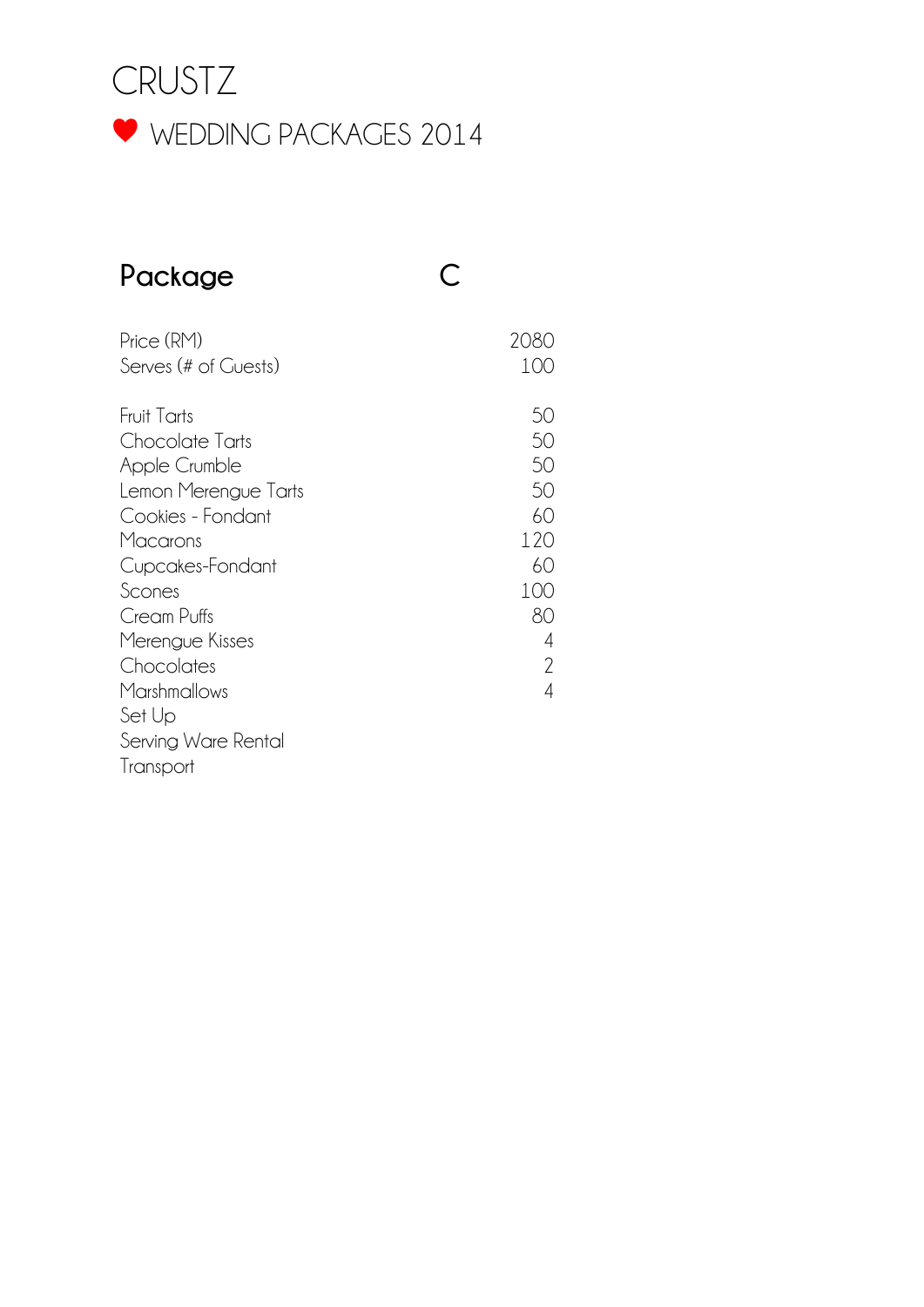

# **Package D**

Price (RM) 1680 Serves (# of Guests) 80 Fruit Tarts<br>Apple Crumble 1996 - 1997 - 1998 - 1999 - 1999 - 1999 - 1999 - 1999 - 1999 - 1999 - 1999 - 1999 - 1999 - 1999<br>The 1999 - 1999 - 1999 - 1999 - 1999 - 1999 - 1999 - 1999 - 1999 - 1999 - 1999 - 1999 - 1999 - 1999 Apple Crumble Cookies - Fondant 50 Macarons 100 Scones 100<br>Cupcakes-Buttercream 100<br>55 Cupcakes-Buttercream 55 Chocolates 2 Merengue Kisses 4 Marshmallows 4 Set Up Serving Ware Rental Transport